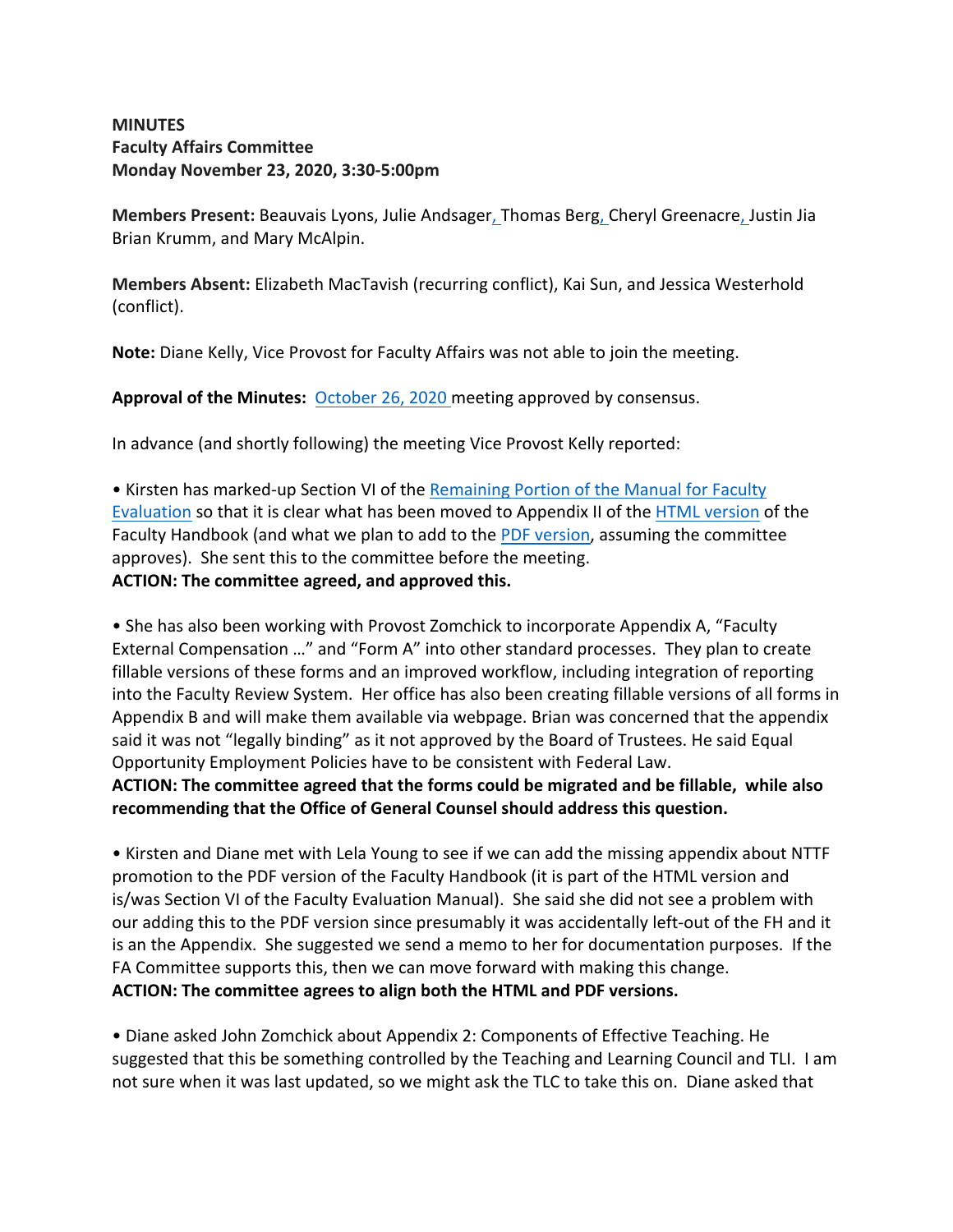Chris Lavan take Matthew Theriot's place on this Committee, which will hopefully facilitate this collaboration.

## **ACTION: The committee agreed that this is a good plan, but should involve the both Faculty Senate Teaching Council and TLC.**

• Regarding Section VI of the *Manual for Faculty Evaluation*, Diane spoke with John Zomchick and he said this can be retired (so Kirsten will not send a marked-up version to the committee). The relevant bits were incorporated into new language for the *UTK-UTIA Faculty Handbook* which was approved by Faculty Senate last year, including Appendix II in the HTML version of the manual.

## **NO ACTION NEEDED.**

## **Business:**

1. **Review of the November 11 draft of the** *UTK-UTIA Faculty Handbook***, 1.11 Other Useful University Policy Documents, and Appendixes I**  Below are the handbook sections with proposed actions from the committee for presentation to the Faculty Senate:

# **1.11 Other Useful University Policy Documents**

The Faculty Affairs Committee proposes the following changes to "1.11 Other Useful University Policy Documents." For ease of review, recommendations and comments are in **red text**.

## 1.11 Other Useful University Policy Documents

Faculty should be aware of university policy guidelines related to their work:

- **Proposed addition:** *Faculty Central* (provides a number of helpful resources to campus and system documents, including sections on Diversity, Equity and Inclusion; Campus Systems; Handbooks, Manuals, and Policy Central; Teaching Tools and Resources; Faculty Success Resources; Research Resources; etc.)
- **Proposed addition:** *Faculty Affairs Section of the Office of the Provost website* (provides a broad range of resources for faculty, including benefits and development resources, information on faculty evaluation processes, recruitment and hiring, etc.)
- **Proposed addition:** *UT Research Foundation* (provides resources on the transfer and licensing of intellectual property created through UT Funds)
- **Proposed deletion:** *Charter and By-laws of the University* (contains statement of legal establishment of the university, including charter provisions and by-laws)

**Note: added to Faculty Central and no longer needed to be listed here**

• **Proposed deletion:** *Manuals, Handbooks, and Guides*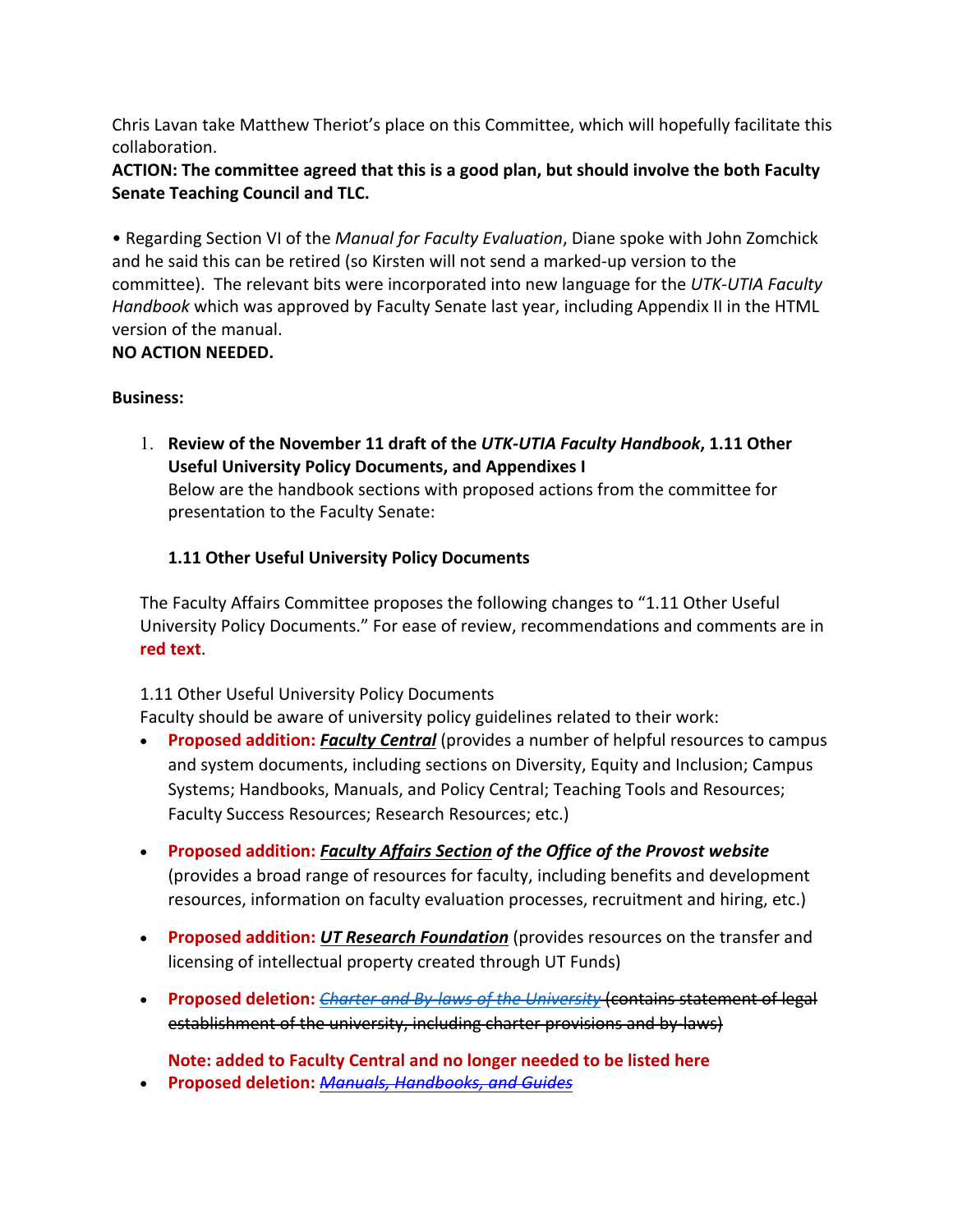**Note: this link is broken. This is supposed to be the outdated "Manual for Faculty Evaluation," which has been incorporated into the Faculty Handbook. Faculty Central contains a link to the remaining portions of the "Manual for Faculty Evaluation" that have not been incorporated into the Faculty Handbook. However, that link on Faculty Central is broken. Suggest to fix the link on Faculty Central and remove the link from the Faculty handbook here.**

• **Proposed deletion:** *Vol Vision:* Journey to the Top 25: Knoxville campus strategic plan

**Note: added to Faculty Central and no longer needed to be listed here**

• **Proposed deletion:** *UT Policies* (all current official Board, Fiscal, HR, IT, and Safety policies, including the *University Code of Conduct* and the *Conflict of Interest Policy*)

**Note: This policy link, as well as the link to Policy Central (policycentral.utk.edu) which includes a number of UTK policies, has been added to Faculty Central and no longer needed to be listed here.**

• **Proposed deletion:** *Affirmative Action Plan* (describes the comprehensive plan for ensuring equal employment opportunity and appropriate affirmative measures for all UT employees; also contains procedures for presenting and investigating complaints of discrimination)

**Note: broken link, page cannot be found. Given that Faculty Central already includes a section of resources on "Diversity, Equity & Inclusion," which should reflect our new diversity plan, suggest to remove it here.**

• **Proposed deletion:** *Policies on Research and Intellectual Property*

**Note: added to Faculty Central and no longer needed to be listed here**

• **Proposed deletion:** *Benefits and Services* (benefits and insurance plans available to university employees)

**Note: added to Faculty Central and no longer needed to be listed here.**

• **Proposed deletion:** *Course Catalogs*

**Note: already available on Faculty Central and no longer needed to be listed here**

- **Proposed deletion:** *Hilltopics*: UT student handbook (includes statements of rights, responsibilities, appeals procedures, and rules governing student organizations) **Note: already available on Faculty Central and no longer needed to be listed here.**
- **Proposed deletion:** *Traffic and Parking Regulations* (describes rules, regulations, procedures, and penalties relating to parking and traffic on the university campus)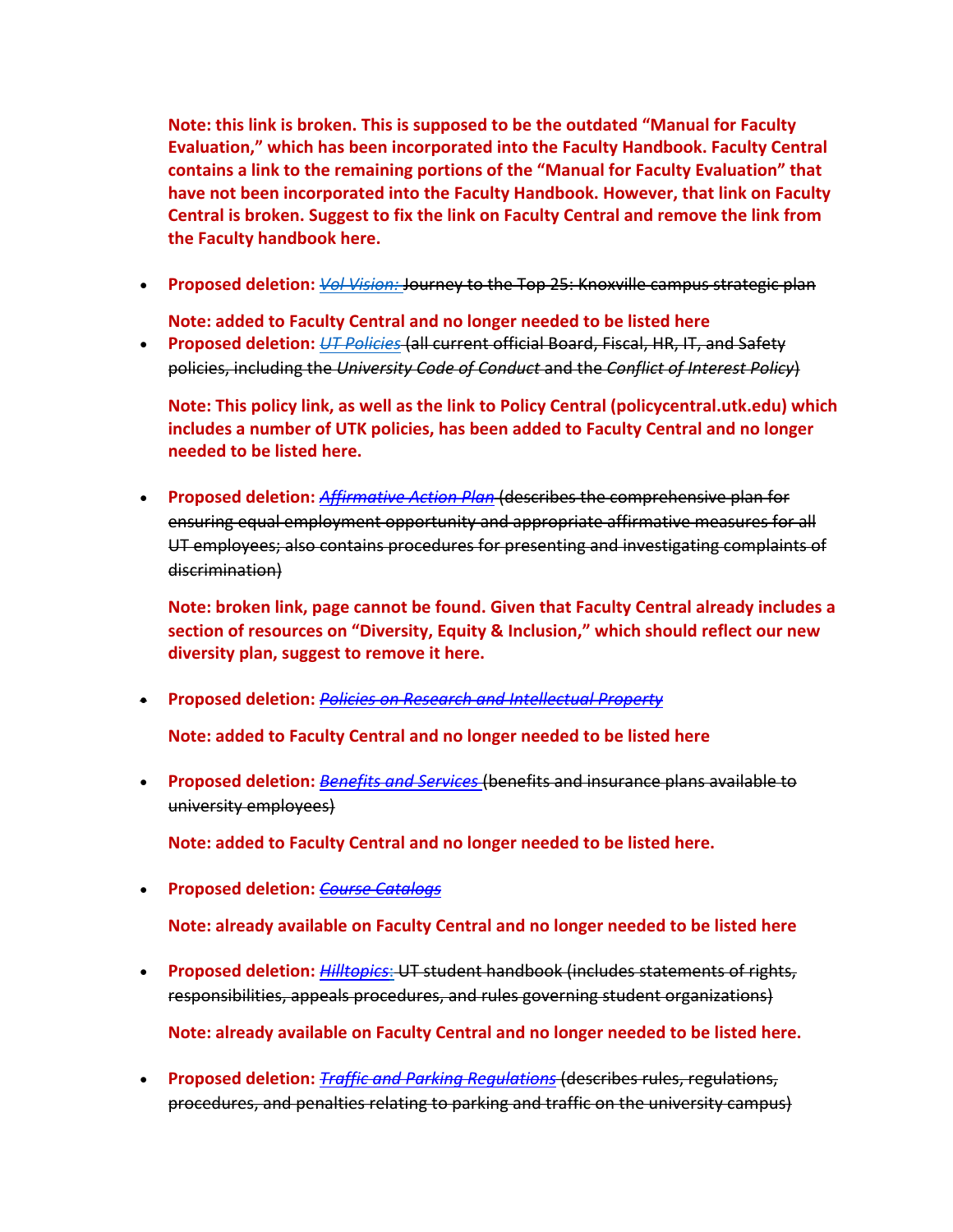**Note: added to Faculty Central and no longer needed to be listed here.**

• **Proposed corrections:** *UT Search Procedures: Guidelines for Conducting Upper-Level Faculty and Staff-Exempt Searches* (describes procedures for conducting upper-level faculty and staff-exempt searches)

**Note: the link only directs to the upper-level faculty search. Suggest to remove the "Staff-Exempts" words.**

• **Proposed deletion:** *UT Family Care Policies for Faculty*

**Note: added to Faculty Central and no longer needed to be listed here**

### **Appendices I:**

**For clarity, the committee proposes that the appendices the UTK-UTIA Faculty Handbook be organized in a table format as shown below, with links to the most current policy text as reflected in the document assembled for the committee by Kirsten Schroeder from the Office of the Provost. This will replace the current listing of nine appendices (note current Appendix 7 will be removed). In addition, the introductory text should be revised as listed below:**

The appendices contain administrative policies approved by the Chancellor of The University of Tennessee, Knoxville. They are not approved by the Board of Trustees, are not legally binding upon The University of Tennessee, and are superseded by any policies of the Board of Trustees with which they may conflict. These policies are provided here through the Office of the Provost, and in some cases, are drafted through other campus offices as indicated below: These policies are subject to change without notice, and a copy of the most recent versions of each appendix may be obtained from the following offices:

**All current policies from these offices need to be linked below to be enforceable, and faculty should not have to request a current copy, and the Office of the Provost should be expected to inform the Faculty Senate of changes and post these in a timely manner.**

| Appendix                                              | Policy                              | Responsible Office/Committee   |
|-------------------------------------------------------|-------------------------------------|--------------------------------|
| Appendix                                              | <b>Equal Employment Opportunity</b> | Office of Equity and Diversity |
|                                                       |                                     |                                |
| Link to the updated UT System HR policy pasted below. |                                     |                                |

Appendix 1 - HR Policy 220 Equal Employment Opportunity

https://policy.tennessee.edu/wp-content/uploads//policytech/system-wide/hr/HR0220-Equal-Employment-Opportunity.pdf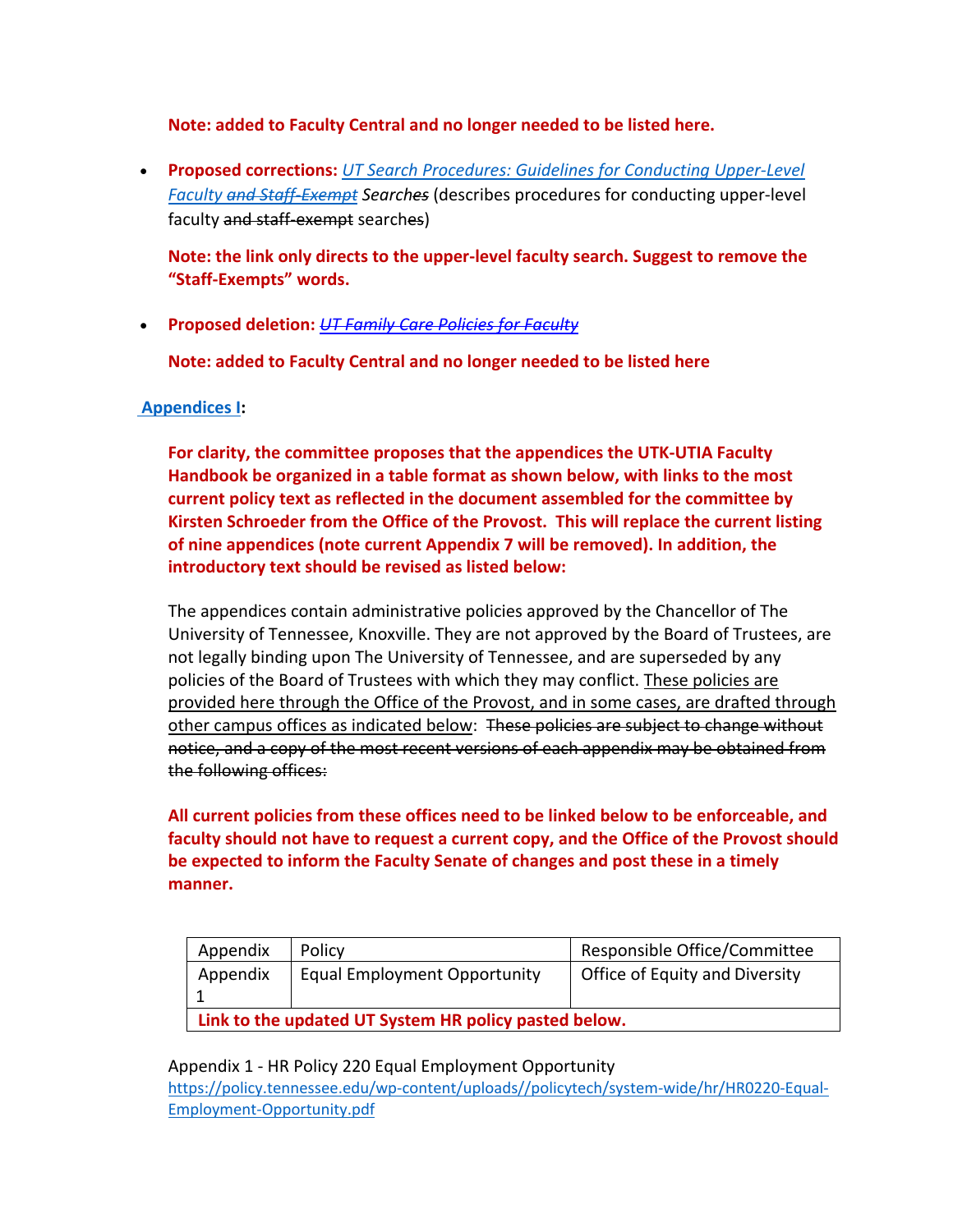| Appendix                                                                                                       | Policy                                  | Responsible Office/Committee    |
|----------------------------------------------------------------------------------------------------------------|-----------------------------------------|---------------------------------|
| Appendix 2                                                                                                     | <b>Components of Effective Teaching</b> | Office of the Provost (Teaching |
|                                                                                                                |                                         | and Learning Center) working    |
|                                                                                                                |                                         | with the Faculty Senate         |
|                                                                                                                |                                         | (Teaching Council)              |
| Retain link to current policy, but this needs review by TLI and the Faculty Senate<br><b>Teaching Council.</b> |                                         |                                 |

| Appendix                                                                            | Policy                     | Responsible Office/Committee          |
|-------------------------------------------------------------------------------------|----------------------------|---------------------------------------|
| Appendix 3                                                                          | <b>Disability Services</b> | <b>Dean of Admissions and Records</b> |
|                                                                                     |                            | <b>Student Disability Services</b>    |
| The responsible office currently listed needs be changed as it is now under the     |                            |                                       |
| authority of the Office of Student Disability Services. Below is the current policy |                            |                                       |
| from David Ndiaye, Director of SDS, which should replace the current posted         |                            |                                       |
| policy. This is also on Faculty Central.                                            |                            |                                       |

Student Disability Services (SDS) seeks to eliminate the barriers students with disabilities encounter while enrolled at the University of Tennessee, Knoxville. The program's primary objective is to partner with the campus community in providing equitable access to eligible students while promoting disabilityinclusive diversity. The staff works with each student to develop the appropriate accommodation plan and assist instructors in providing them in their course. SDS is also available as a resource to departments to discuss the accessibility of programs and events in collaboration with the Office of Equity and Diversity. Please visit the SDS website for more information.

| Appendix                                                                        | Policy                                | Responsible Office/Committee    |
|---------------------------------------------------------------------------------|---------------------------------------|---------------------------------|
| Appendix 4                                                                      | <b>Non-Sexist Language Guidelines</b> | Office of Equity and Diversity  |
|                                                                                 |                                       | working with the Commission for |
|                                                                                 |                                       | Women                           |
| Retain link to current policy, but this needs review by both the Commission for |                                       |                                 |
| Women (which originally authored the policy) and the Faculty Senate Diversity   |                                       |                                 |
| and Inclusion Committee.                                                        |                                       |                                 |

| Appendix                                                                                                                                                                                                                                             | Policy                                     | Responsible Office/Committee |
|------------------------------------------------------------------------------------------------------------------------------------------------------------------------------------------------------------------------------------------------------|--------------------------------------------|------------------------------|
| Appendix 5                                                                                                                                                                                                                                           | <b>Part-time Appointments:</b>             | Office of the Provost        |
|                                                                                                                                                                                                                                                      | <b>Illustrative General Situations and</b> |                              |
|                                                                                                                                                                                                                                                      | <b>Particular Stipulations</b>             |                              |
| It would seem to be appropriate to properly integrate this policy into chapter 4 of<br>the UTK-UTIA Faculty Handbook. The Task Force on NTTF might look at this<br>language and propose incorporation into Chapter 4. Until then, it can be retained |                                            |                              |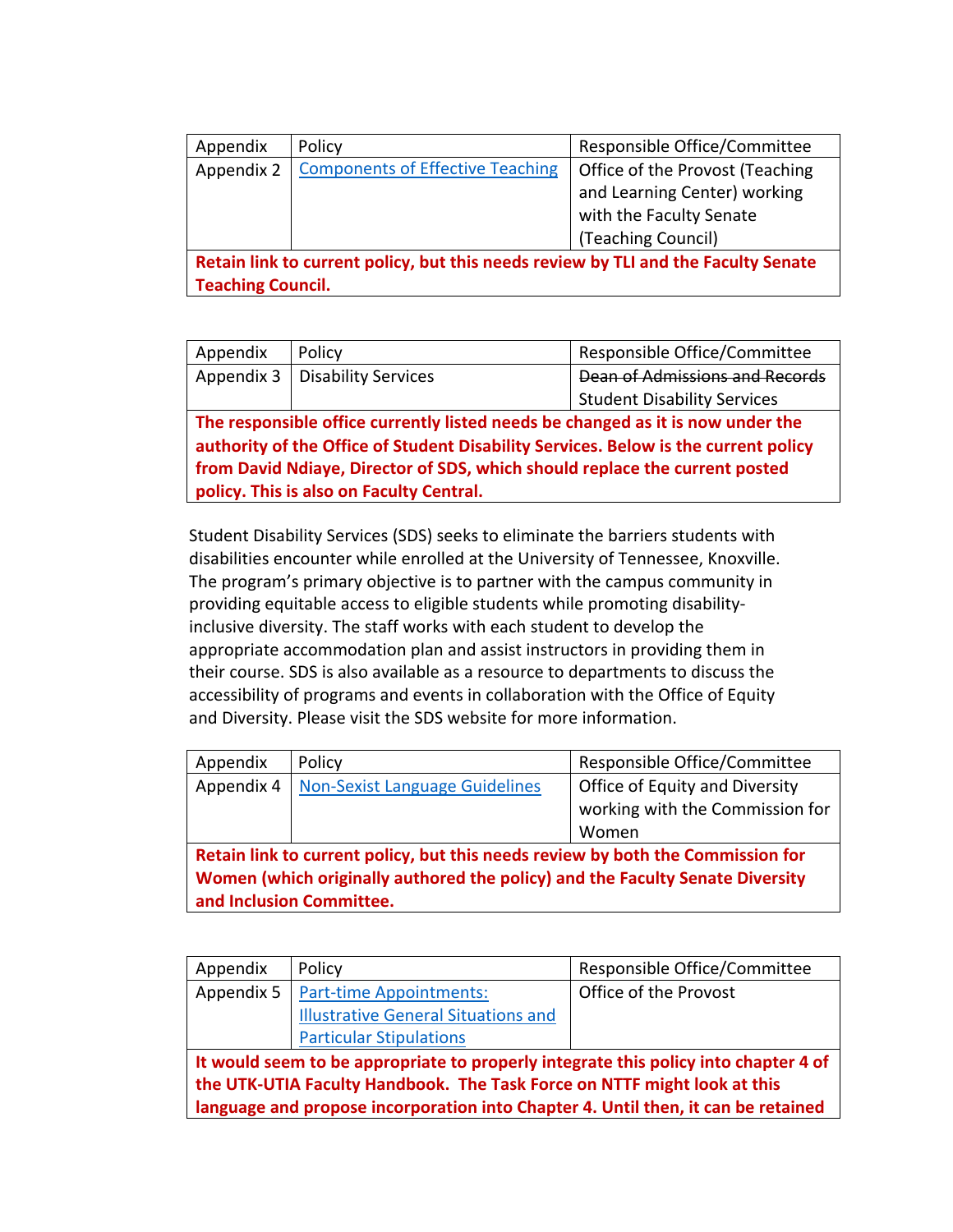#### **in place.**

| Appendix                                                                                            | Policy                               | Responsible Office/Committee |
|-----------------------------------------------------------------------------------------------------|--------------------------------------|------------------------------|
|                                                                                                     | Appendix 6   Financial Exigency Plan | Office of Chancellor (or UT  |
|                                                                                                     |                                      | System)                      |
| The Office of General Council has reviewed. While nothing needs to change in the                    |                                      |                              |
| an an finished an <b>AAA</b> to be able to a construction of a constant and the construction of the |                                      |                              |

**text for now, OGC is looking at options to possibly make this a system wide policy. Each campus has their own version, but it is something that likely needs to be the same for the whole system.**

| Appendix                                                                        | Policy                      | Responsible Office/Committee   |
|---------------------------------------------------------------------------------|-----------------------------|--------------------------------|
| Appendix 7                                                                      | Policy on Misconduct in     | University of Tennessee System |
|                                                                                 | <b>Research and Service</b> |                                |
| Current text is outdated. Remove text and link to board approved Policy Number: |                             |                                |
| RE0001 The University of Tennessee Policy and Procedures on Responsible         |                             |                                |
| <b>Conduct in Research and Scholarly Activities.</b>                            |                             |                                |
| https://universitytennessee.policytech.com/dotNet/documents/?docid=175&publi    |                             |                                |
| c=true                                                                          |                             |                                |
|                                                                                 |                             |                                |

| Appendix                                                                        | Policy                      | Responsible Office/Committee   |  |
|---------------------------------------------------------------------------------|-----------------------------|--------------------------------|--|
| Appendix 8                                                                      | General Policy: Conflict of | University of Tennessee System |  |
|                                                                                 | Interest University of      |                                |  |
|                                                                                 | Tennessee System            |                                |  |
| Current text is outdated. Remove text and link to University Policy Conflict of |                             |                                |  |
| Interest:                                                                       |                             |                                |  |
| https://universitytennessee.policytech.com/dotNet/documents/?docid=36&public    |                             |                                |  |
| $=$ true                                                                        |                             |                                |  |
|                                                                                 |                             |                                |  |

**2. Discussion and Disposition of a White Paper: "**Crediting Faculty for Open, Public Access to Research and Scholarship as Outreach Service in APPR" from the Faculty Senate Library & Information Technology Committee. The draft document is posted here.

The committee agreed that incentivizing engaged research that can be a resource for the general public has value, citing an open-access policy at Penn State University. A paper found here on engaged scholarship was also cited by a committee member:

However, a number of concerns were expressed, including:

• Concern expressed by faculty about having anything other than the final published product available online.

• Concern about the legal obligations of a faculty member in relation to their publisher, as well as their relationships for future publications.